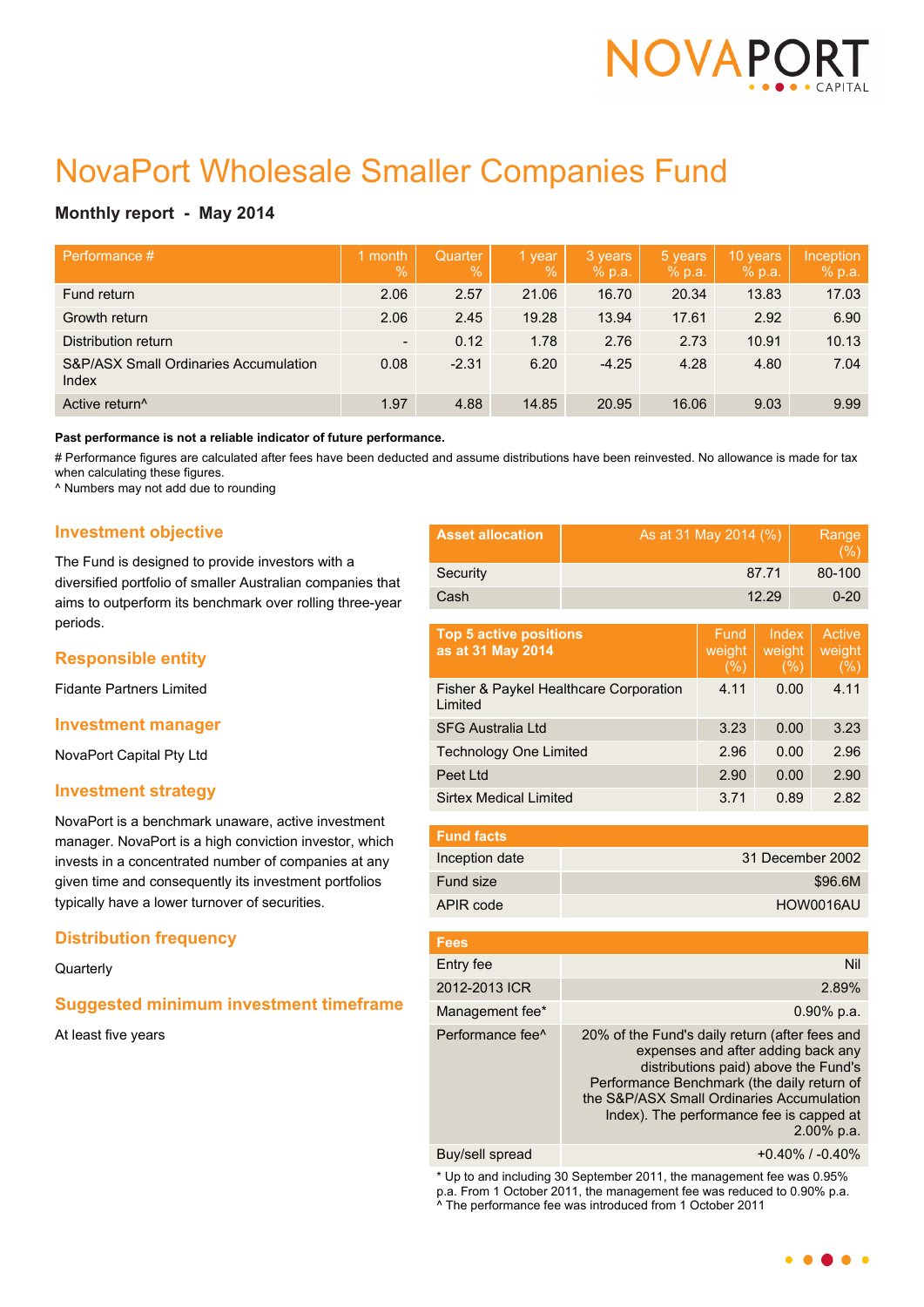## **Sector exposure as at 31 May 2014**



## **Market overview**

The S&P/ASX Small Ordinaries Accumulation Index finished May generally flat, rising 0.08% stabilising following a fall over the prior month. This contrasts to global markets where equity and bond markets rose.

Healthcare, Utilities and Telecommunications and Energy were sectors which outperformed while most other sectors lost ground during the month, in particular those exposed to domestic consumption. Australian consumer sentiment fell as Australians reacted to news about federal budget revenue raising and cost reduction measures.

The recent (federal budget related) fall in sentiment appears to have taken its toll on corporate profitability in the late stages of FY14. The associated risk of earnings downgrades has created an elevated degree of tension in the market which, like consumers, is still digesting the impact of the recent budget. On the upside however the Reserve Bank of Australia is not expected to raise interest rates any time soon, balance sheets are mostly sound and Australia hasn't seen nasty surprises on employment. We see these factors providing a foundation for an improved FY15.

## **Fund performance summary**

The S&P/ASX Small Ordinaries Accumulation Index returned +0.08% for May. The fund outperformed the market and delivered a +2.06% return over May.

## **Performance of key securities**

#### **Key contributors**

| Security name                                  | Sector                        |      | Active weight %   Value added % |
|------------------------------------------------|-------------------------------|------|---------------------------------|
| SFG Australia Ltd                              | <b>Financials Ex Property</b> | 3.23 | 0.54                            |
| <b>SAI Global Limited</b>                      | <b>Industrials</b>            | 2.41 | 0.48                            |
| Fisher & Paykel Healthcare Corporation Limited | <b>Health Care</b>            | 4.11 | 0.47                            |

## **SFG Australia Ltd**

IOOF Ltd announced it will acquire SFG Australia in a recommended scrip and cash deal. The announcement saw the SFG share price rise in line with the terms of the merger.

## **SAI Global Limited**

The market was surprised by the departure of SAI's only recently appointed CEO. The split resulted from a disagreement with the board over the scope and pace of change at SAI. At the same time, the board also announced that it had received conditional and non binding proposals from potential acquirers and this revelation saw the share price bounce.